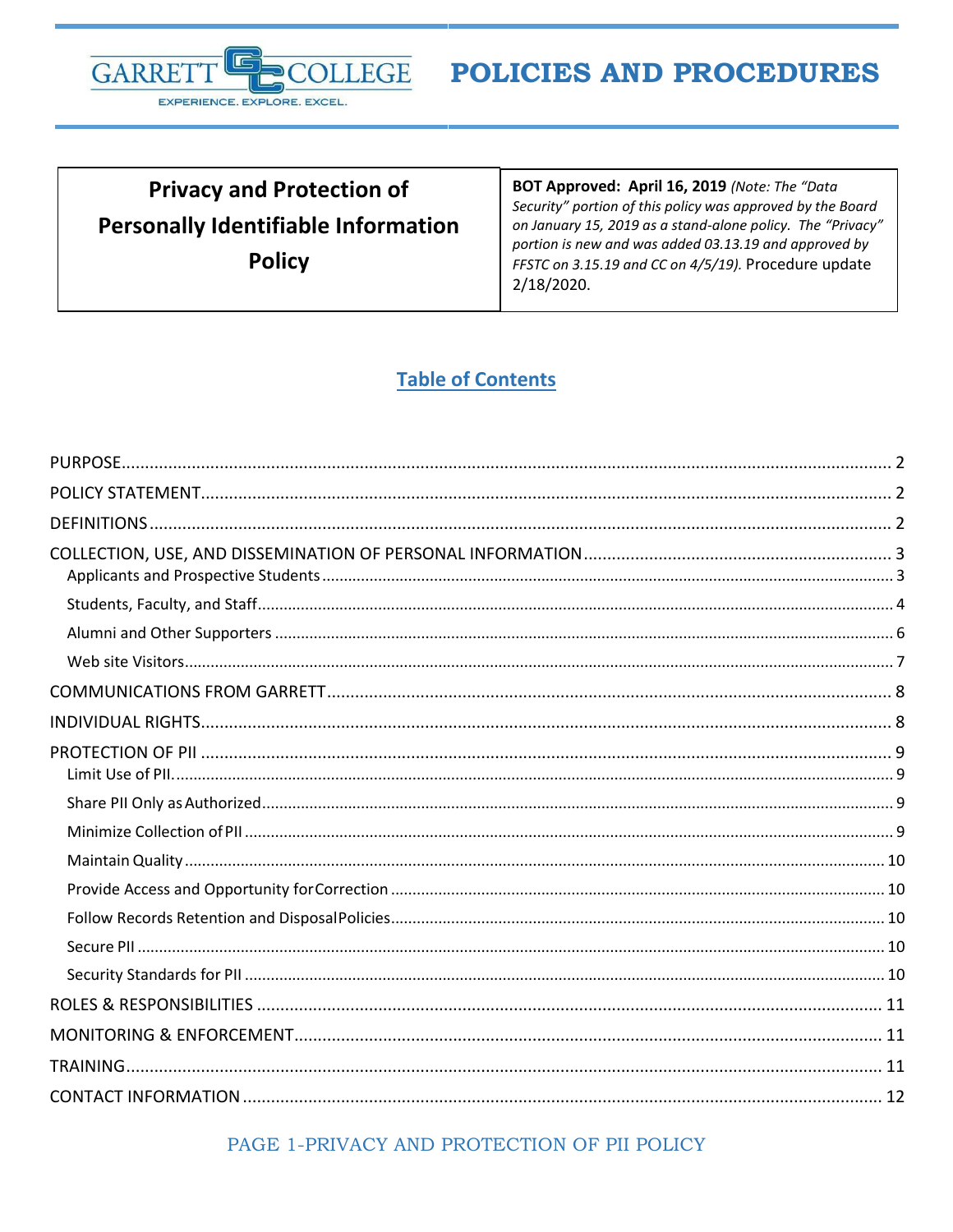

# <span id="page-1-0"></span>**PURPOSE**

**GARRE** 

EXPERIENCE. EXPLORE. EXCEL.

This Privacy and Protection of Personally Identifiable Information Policy describes our practices regarding the most common ways we collect and use personal information and assign accountability protection for Personally Identifiable Information ("PII").

# <span id="page-1-1"></span>**POLICY STATEMENT**

Garrett College ("Garrett") is committed to respecting the privacy of information and data that may be used to identify you (your "personal information"). Garrett has adopted this policy to govern the collection, use, and retention of PII.

Additionally, this policy offers guidance to employees on the protection of PII and the use of technology, as these are two of the College's most important assets. It is everyone's responsibility at Garrett to preserve and protect our data, especially PII, henceforth, compliance with this policy is of utmost importance to the college and is mandatory.

This policy applies to all PII collected, maintained, transmitted, stored, or otherwise used by Garrett in the conduct of its operations, regardless of the medium in which the information is stored. The audience for this policy includes all employees, contractors, and volunteers, and any third parties who have accessto non-publicGarrett PII or other Garrett technology resources.

Additional college policies that cover the privacy and protection of PII include: *Privacy of Student Records Policy, Employee Records policy, and the Public Information Policy.* Each of these policies are available on the *Policies and Procedures* page of the Garrett College website, at [https://www.garrettcollege.edu/policy.php.](https://www.garrettcollege.edu/policy.php) If there is any conflict between this policy and any other Garrett policy, the policy that is more restrictive or privacy protective shall take precedence.

# <span id="page-1-2"></span>**DEFINITIONS**

"FERPA"- the Family Educational Rights and Privacy Act of 1974 ("FERPA" refers to a federal law (20 U.S.C. § 1232g; 34 CFR Part 99) that protects the privacy of student education records. The law applies to all schools receiving funds under any applicable program of the U.S. Department of Education. FERPA applies to all education records, credit and non-credit, of any student who is 18 years of age or older or who attends a post-secondary institution at any age.)

**"**GDPR"- stands for General Data Protection Regulation and is a European Union law on data protection and privacy for all individuals within the European Union (EU) and the European Economic Area (EEA). It also addresses the export of personal data outside the EU and EEA areas.

"PII" stands for Personally Identifiable Information and is any sensitive, non-public information that can be used to identify aspecific individual, including but not limited to:

(a) An individual's name (first name or first initial and last name), phone number or address, in conjunction with any of the following data elements: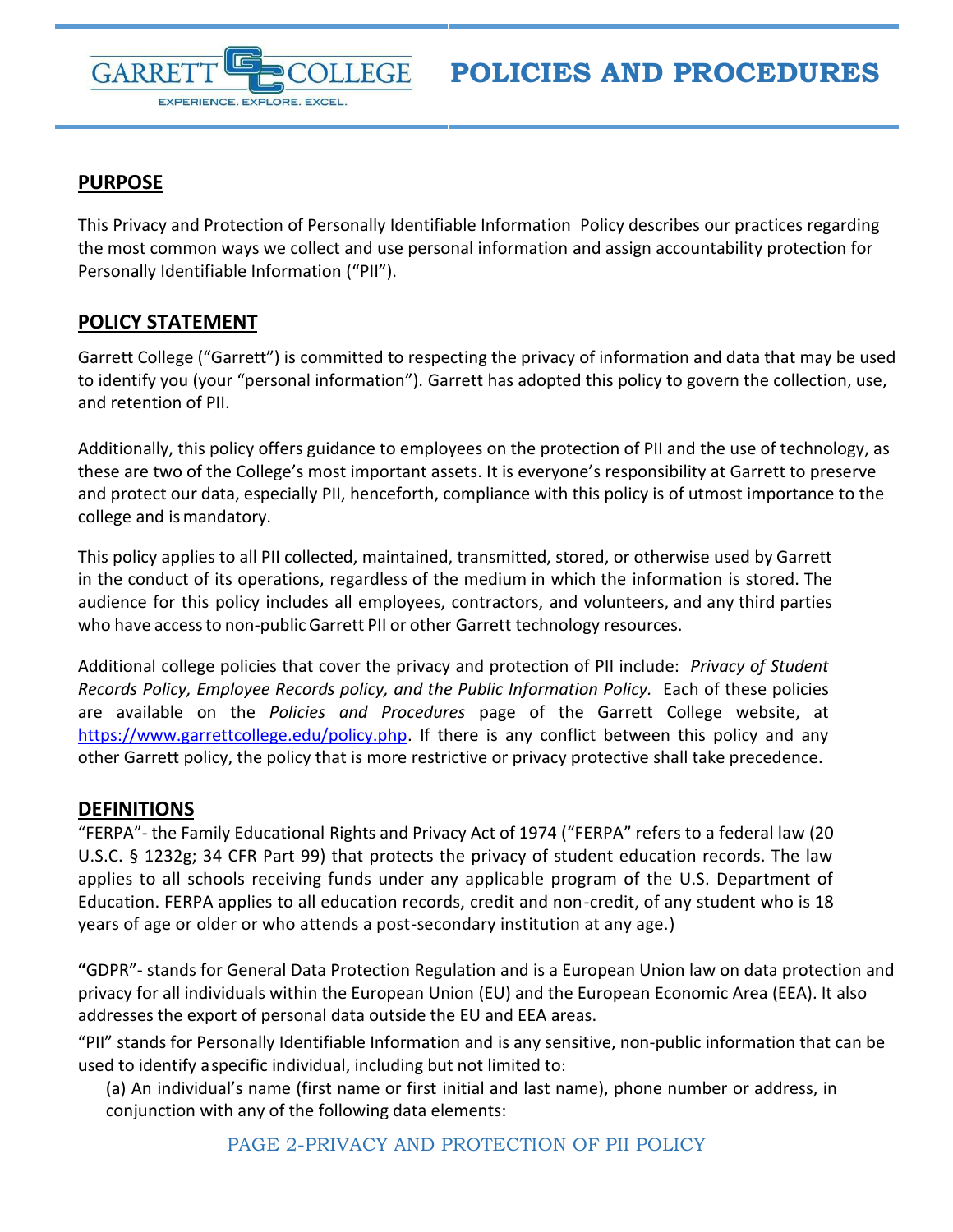- EXPERIENCE. EXPLORE. EXCEL.
- Social security number;
- Driver's license number or other state identification number or foreigncountry equivalent;
- Passport number;

**GARRE** 

- Credit and/or debit card information;
- Financial account number; or

(b) Any number or code, or combination of numbers or codes, such as an account number, security code, access code or password, that allows access to or use of an individual's financial or credit account.

### <span id="page-2-1"></span><span id="page-2-0"></span>**COLLECTION, USE, AND DISSEMINATION OF PERSONAL INFORMATION**

**LLEGE** 

#### **Applicants and Prospective Students**

#### *Personal Information Collected*

Garrett collects and uses personal information about applicants and other prospective students (referred to collectively as "applicants"). If you are or have been an applicant, we may collect and use the following types of personal information about you:

- Information and supporting documentation that you provide in your application;
- Related application materials;
- Information that you have permitted a third party, such as The College Board, to release;
- Contact information for prospective students that we receive from other institutions and from vendors who conduct advertising activities for us;
- Financial information, including financial information about your family members (i.e., information collected in connection with applications for financial aid, loans, and scholarships).

#### *How Personal Information is Used*

Your personal information is used primarily to evaluate your application and related activities, such as evaluating requests for financial aid, communicating with you about your application, and other administrative functions related to the admissions and enrollment process. We may also use or disclose your personal information for the following purposes:

- To consider requests for accommodations pursuant to the Americans with Disabilities Act;
- For research and statistical purposes;
- To provide you with information about Garrett and events that you might be interested in attending;
- For compliance with legal obligations, to respond to subpoenas, court orders, or other legal process, and to enforce our agreements;
- To prevent or investigate fraud or other unlawful activity, and to protect the security of Garrett's property, website, and other systems;
- To meet the obligations of organizations tasked with accreditation of Garrett;
- To protect the health, safety, or rights of you, other students, faculty, staff, and visitors.

#### *How Your Information Is Shared*

We may share your information with the following individuals and entities: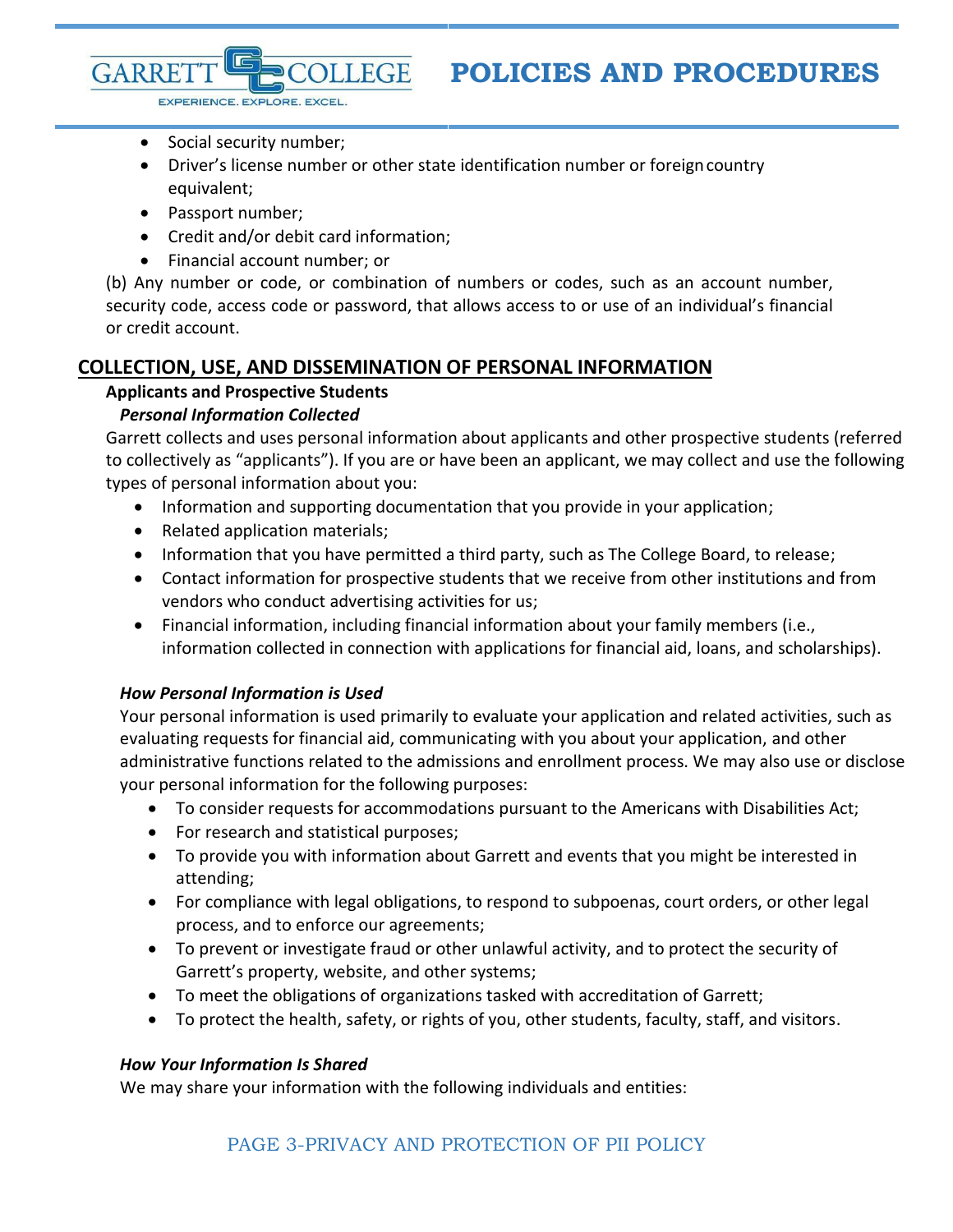- Your financial institutions and funders (as necessary for obtaining loans, scholarships, or other funding);
- Other educational institutions (in order to send you information about jointly hosted informational events);
- Vendors who provide services to Garrett (as necessary for obtaining loans);

**DLLEGE** 

 Governmental bodies as necessary for compliance with law, with law enforcement authorities when necessary, and other third parties to enforce our legal rights.

# <span id="page-3-0"></span>**Students**

**GARRE** 

NOTE: In regards to students, PII shall have the broader definition set forth in the Family Educational Rights and Privacy Act of 1974 ("FERPA") and include student records and any other information that could be used to identify a student. For more information on FERPA, please see the *Privacy of Student Records- Family Educational Rights & Privacy Act (FERPA) Policy* (available to review at [https://www.garrettcollege.edu/policy.php\)](https://www.garrettcollege.edu/policy.php).

# *Personal Information Collected*

When you are a student at Garrett, we maintain records containing your personal information. We may collect and use the following types of personal information about you, as applicable:

Your contact information;

EXPERIENCE. EXPLORE. EXCEL.

- Application materials and supporting documents;
- Copies of identification documents and other official documents;
- Educational records:
- Academic work product and related information;
- Records about your other on-campus activities (extracurriculars, athletics);
- Financial information;
- Health information needed to accommodate special needs or as required for student activities.

# *How Personal Information is Used*

We use this information for the following purposes as applicable:

- To provide educational or related services;
- To administer the financial aspects of the relationship;
- To enable your participation at events and in other opportunities;
- To protect the educational integrity of the college;
- To accommodate special needs;
- For research and statistical purposes related to our educational and/or other services;
- To provide basic contact information in student directories;
- For the general operations of Garrett and related administrative functions;
- For compliance with legal obligations, to respond to subpoenas, court orders, or other legal process, and to enforce our agreements;
- To prevent or investigate fraud or other unlawful activity, and to protect the security of Garrett's property, website, and other systems;
- To meet the obligations of organizations tasked with accreditation of Garrett;
- To protect the health, safety, or rights of you, other students, faculty, staff, and visitors.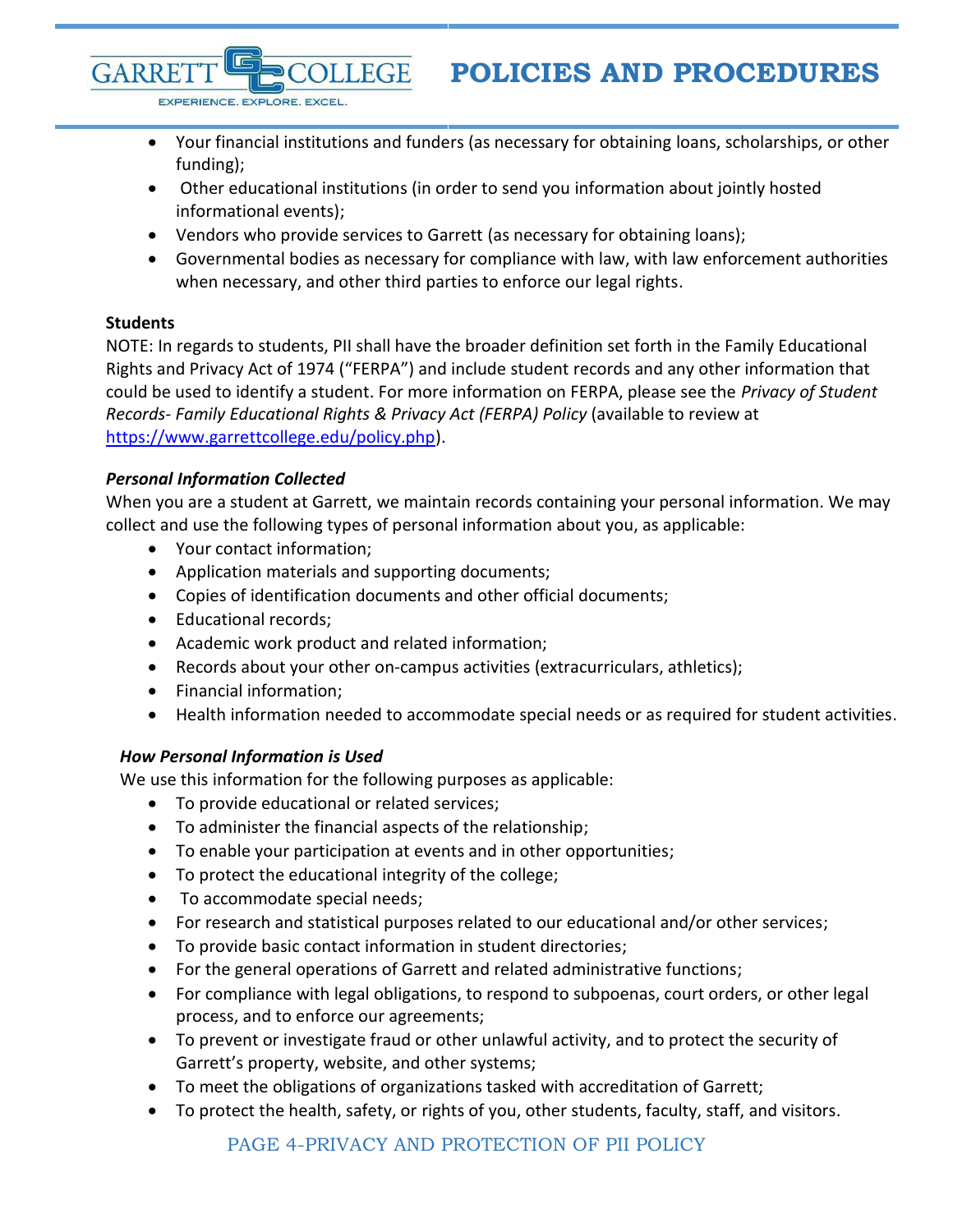#### *How Your Personal Information is Shared*

EXPERIENCE. EXPLORE. EXCEL

We may share your personal information with the following (additional FERPA guidelines may apply):

- College officials or those with a legitimate educational interest;
- Your lenders, funders, and/or other sponsors;
- Providers of any external program;
- Student clubs and related organizations;
- Individuals or entities inquiring about your enrollment history;
- Vendors who provide services to Garrett;
- Governmental bodies as necessary for compliance with law, with law enforcement authorities when necessary, and other third parties to enforce our legal rights.

#### **Faculty and Staff**

**GARRE** 

NOTE: The *Employee Records Policy* defines the information to be contained in an employee's personnel file and monitor who may have access to this information. For more information on this policy, please visit https://www.garrettcollege.edu/policy.php.

#### *Personal Information We Collect*

When you are a member or prospective member of the faculty and staff at Garrett, we maintain records containing your personal information. We may collect and use the following types of personal information about you, as applicable:

- Your contact and biographical information;
- Employment application materials and supporting documents;
- Copies of identification documents and other official documents;
- Employment and/or educational records;
- Academic work product and related information;
- Financial information necessary to facilitate payroll, retirement, and/or other benefits;
- Health information necessary to accommodate special needs and/or benefit plans.

#### *How We Use Your Personal Information*

We use this information for the following purposes as applicable:

- To provide employment and/or related services;
- To administer the financial aspects of the relationship;
- To administer employee benefit plans;
- To enable your participation at events and in other opportunities;
- To protect the educational integrity of the college;
- To accommodate special needs;
- For research and statistical purposes related to our educational and/or other services;
- To provide basic contact information in faculty and/or staff directories;
- For the general operations of Garrett and related administrative functions;
- To share with the Garrett College Foundation for events and solicitation. This covers both current and former employees who may request to be removed by contacting the Payroll Office;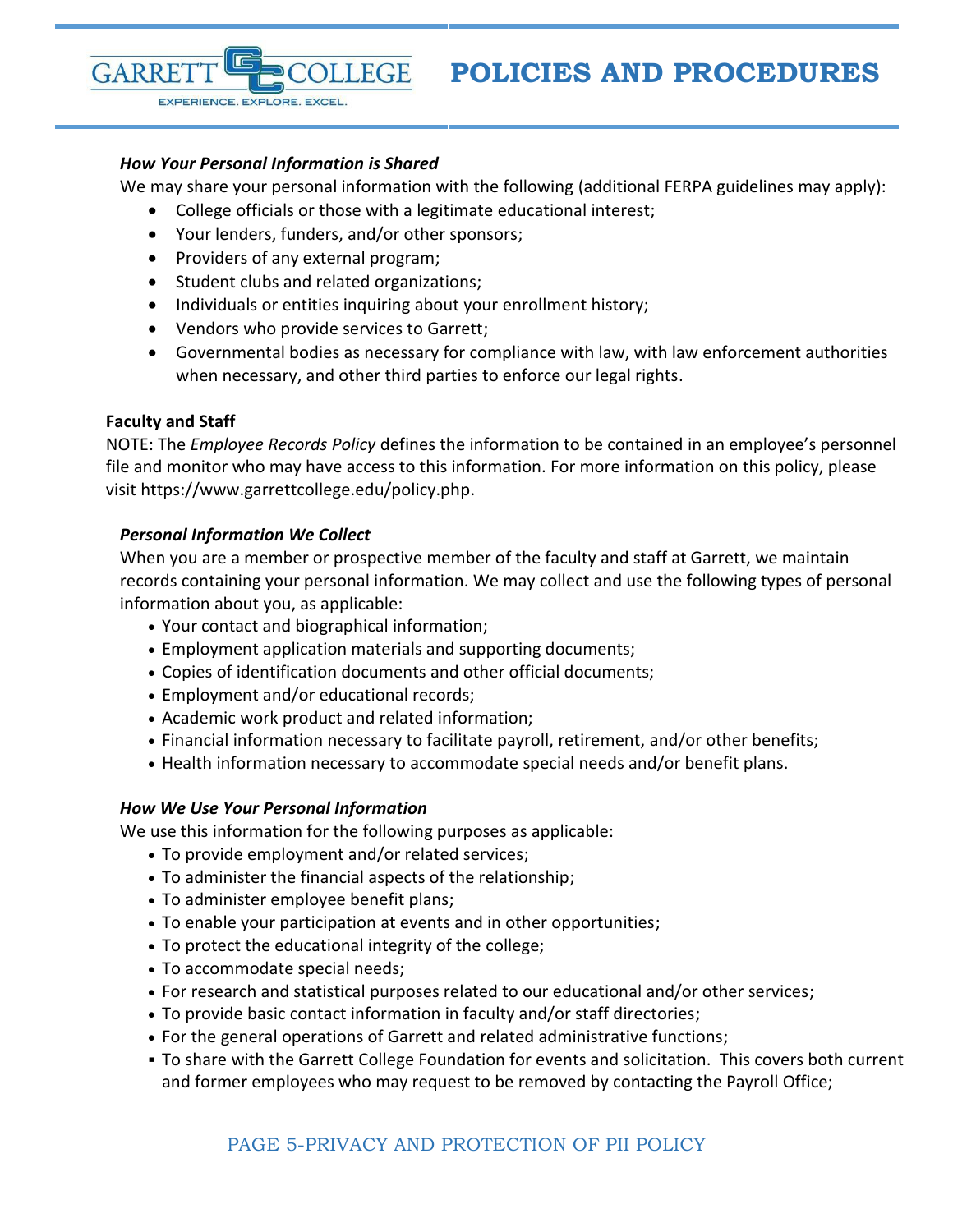For compliance with legal obligations, to respond to subpoenas, court orders, or other legal process, and to enforce our agreements;

 To prevent or investigate fraud or other unlawful activity, and to protect the security of Garrett's property, website, and other systems;

- To meet the obligations of organizations tasked with accreditation of Garrett;
- To protect the health, safety, or rights of you, other students, faculty, staff, and visitors.

# *How We Share Your Personal Information*

EXPERIENCE. EXPLORE. EXCEL.

We may share your personal information with the following:

**LLEGE** 

- Individuals or entities inquiring about your employment history at Garrett;
- Vendors who provide services to Garrett (such as payroll, benefits, or other services);
- Governmental bodies as necessary for compliance with law, with law enforcement authorities when necessary, and other third parties to enforce our legal rights.

## <span id="page-5-0"></span>**Alumni and Other Supporters**

**GARRE** 

## *Personal Information Collected*

Garrett holds personal information related to its alumni and other supporters (such as donors, prospective donors, volunteers, and family members of students). If you are an alum or other supporter, we may collect and use the following types of personal information about you:

- Academic information;
- Biographical information;
- Contact information;
- Your activities at Garrett, such as extracurriculars or athletics;
- Your involvement with Garrett and other interests;
- Family information, as relevant;
- Financial information, as necessary to process donations;
- Employment information of alumni.

We collect data about alumni and other supporters from various sources, including directly from the individual. We also retain information from your student records if you studied here. We also collect information from publicly available sources, such as social media, and from third parties.

### *How Your Personal Information is Used*

Your personal information is used for the following purposes:

- Sending you informational materials;
- Providing services;
- Sending you information about fundraising campaigns, events, and volunteer opportunities that may be of interest to you;
- For administrative, research and statistical purposes;
- To publicly acknowledge gifts;
- For compliance with legal obligations, to respond to subpoenas, court orders, or other legal process, and to enforce our agreements;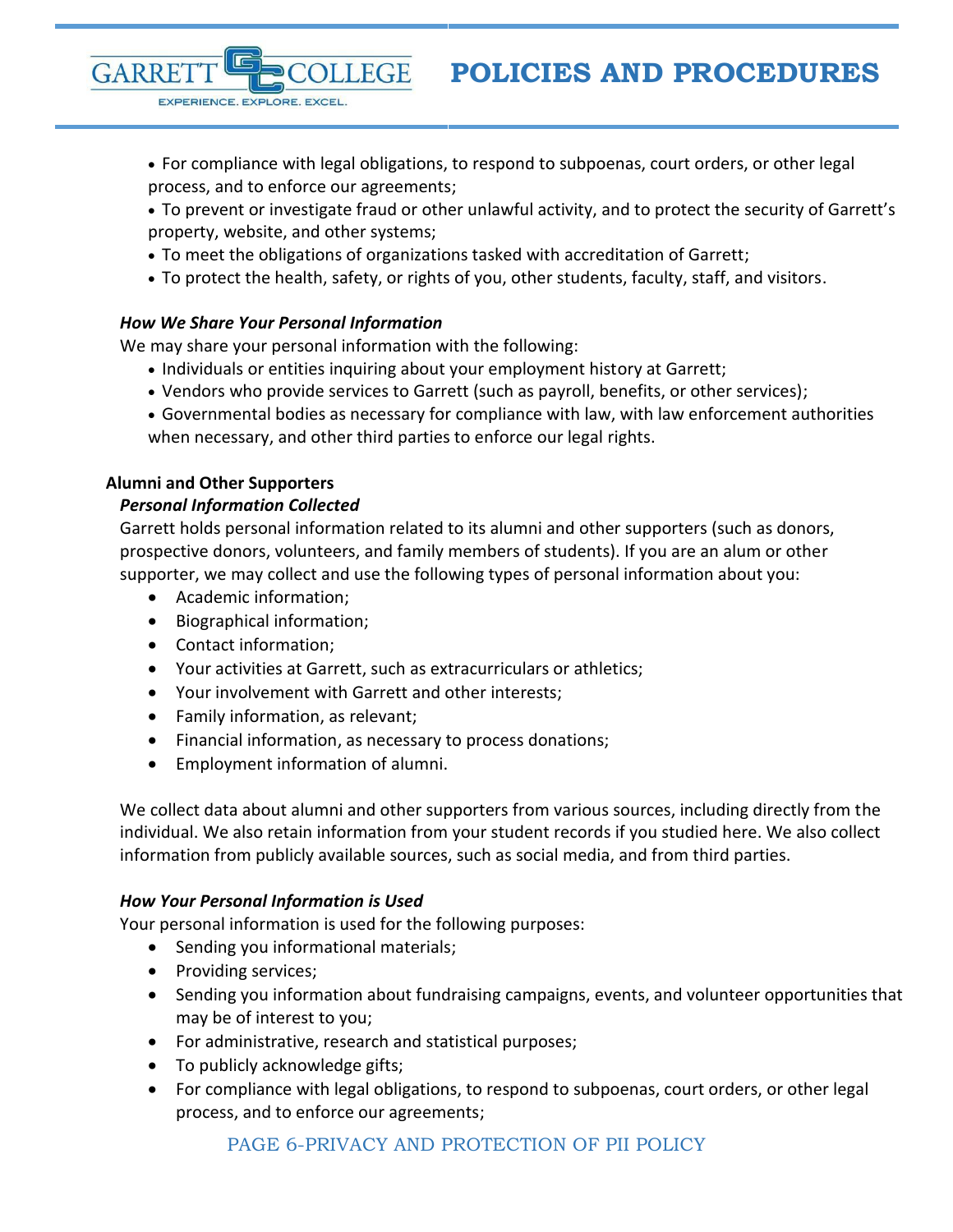To prevent or investigate fraud or other unlawful activity, and to protect the security of Garrett's property, website, and other systems;

To protect the health, safety, or rights of you, other students, faculty, staff, and visitors.

### *How Your Personal Information is Shared*

We may share your information with the following:

Garrett departments, clubs, and interest groups;

**LEGE** 

Other Garrett alumni;

EXPERIENCE. EXPLORE. EXCEL

- Vendors who provide services to Garrett, such as the entities that process donations and coordinate communications;
- Governmental bodies as necessary for compliance with law, with law enforcement authorities when necessary, and other third parties to enforce our legal rights.

### <span id="page-6-0"></span>**Web site Visitors**

**GARRE** 

### *Personal Information Collected*

The Garrett Web site is an information system intended to provide information about the college to prospective students, alumni, members of the Garrett community, and others with an interest in Garrett. If you visit this site to view or download information, or submit information to us, we or our third-party vendors may automatically collect the following types of personal information:

- The name of the domain from which you access the Internet;
- The date and time of your visit;
- The page(s) you visit;
- Your computing platform;

Some of this information may be collected through the use of cookies, which are text files that are placed on your hard disk by a web server, or similar technologies, such as web beacons. Some of these cookies are managed by third parties that we do not control, such as Google Analytics. You have the ability to accept or decline cookies by changing your browser settings. If you choose to decline cookies, some features on this Web site may not work properly.

If you use our Web site to complete forms, use our applications, or submit information to us, we will collect the information that you provide to us, as well as related information such as your login ID.

### *How Your Personal Information is Used*

The data collected with cookies and similar technologies are used in the aggregate for purposes of analyzing site traffic, managing the site, and providing accountability regarding the usefulness of our work. If you provide us with information, we will use that information for the purposes described on the form or registration pages.

We may also use your personal information for the following purposes:

- For compliance with legal obligations, to respond to subpoenas, court orders, or other legal process, and to enforce our agreements;
- To prevent or investigate fraud or other unlawful activity, and to protect the security of Garrett's property, Web site, and other systems;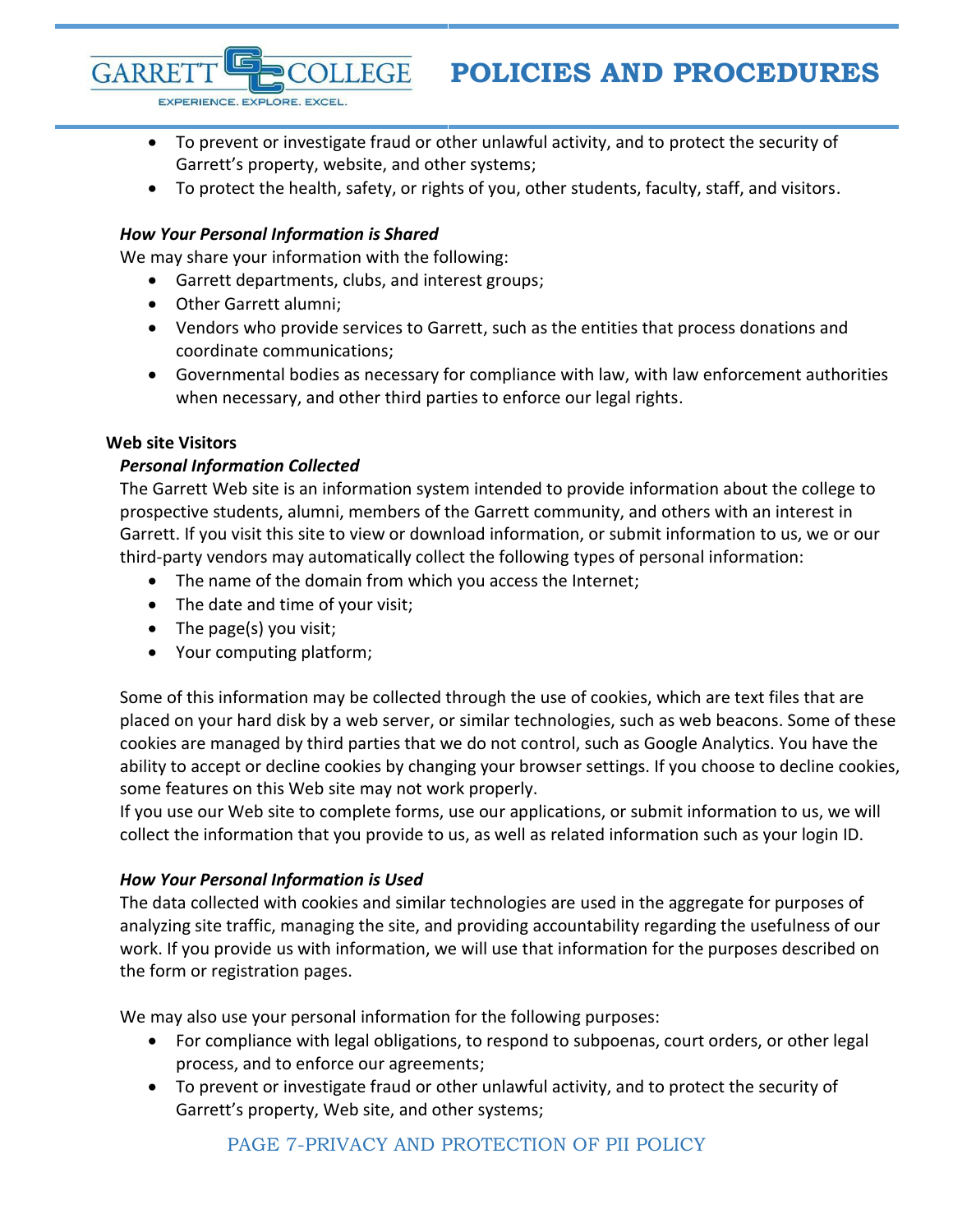- To meet the obligations of organizations tasked with accreditation of Garrett;
- To protect the health, safety, or rights of you, other students, faculty, staff, and visitors.

### *How Your Personal Information is Shared*

EXPERIENCE. EXPLORE. EXCEL

**GARRE** 

Personal information collected automatically on this Web site is not disclosed to third parties unless the third party is an institutionally authorized provider of services to Garrett. Information collected through Web site forms is used as specified on the form or as otherwise described in this policy. This Web site may contain links to many sites that are beyond our control. Garrett is not responsible for the privacy practices or content of these other sites. Users of these services are subject to the privacy policies established by the third-party provider.

# <span id="page-7-0"></span>**GENERAL DATA PROTECTION REGULATION (GDPR)**

With respect to personal information subject to the GDPR, the college relies on the following lawful bases for processing:

- Our legitimate interests, such as conducting admissions activities, fulfilling our educational mission, maintaining alumnae relations, and conducting fundraising activities;
- To provide you with services or perform on contractual obligations, such as processing admissions applications, providing educational services, managing your employment relationship, providing certain alumnae services;
- For compliance with our legal obligations;
- With your consent, when applicable.

# **INDIVIDUAL RIGHTS UNDER THE EUROPEAN UNION**

<span id="page-7-1"></span>If you are located in the European Union ("EU"), you may have the following legal rights under applicable law with respect to the personal information processed by Garrett:

- To withdraw consent at any time, if we are processing your personal information on the basis of consent;
- To access the information that Garrett has about you;
- To request that Garrett rectify or erase your information;
- To request that Garrett restrict the way it uses your information;
- To object to the way Garrett uses your information;
- To ask Garrett to transfer your information to someone else;
- To lodge a complaint with a data protection authority in the EU.

Garrett's ability or obligation to comply with your requests may be limited by applicable law. To request to exercise one of these rights, please contact us at the Office of Business and Finance/CFO, Garrett College.

# **COMMUNICATIONS FROM GARRETT**

Garrett periodically sends marketing communications to members of the Garrett community, such as newsletters, event invitations, and fundraising information. If you would like to request that Garrett limit or stop these marketing communications with you, please contact us at [301-387-3091]. If you request to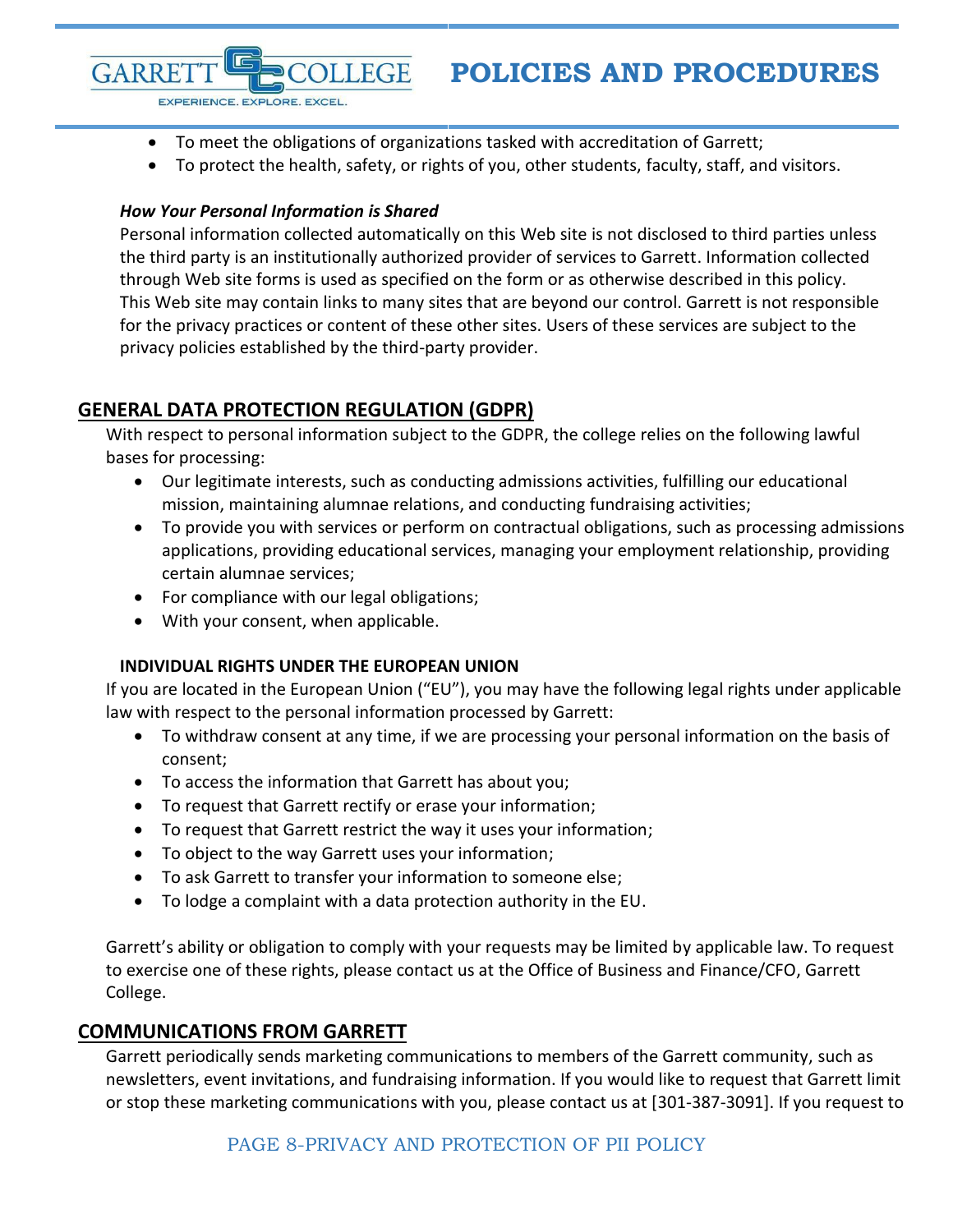**GARRE LLEGE** EXPERIENCE. EXPLORE. EXCEL.

# **POLICIES AND PROCEDURES**

be removed from our mailing lists, we will retain your contact information to ensure that we do not continue to contact you for these purposes. If applicable, we will also continue to process your personal information for other purposes consistent with this policy.

# <span id="page-8-0"></span>**PROTECTION OF PII**

All PII must be protected with the safeguards appropriate to its sensitivity. The following rules apply to everyone working for or on behalf of the Garrett:

### **Collect PII Only as Authorized**

- When you collect PII, you must provide clear and conspicuous notice, at or before the time of collection, and obtain appropriate consent for any intended uses. You must describe the choices available and explain the consequences of denying or withdrawing consent. The notice must explain the purpose, uses, retention, and disclosure of the information and identify the entities and activities covered by the notice.
- When collecting PII, you must comply with all other Garrett policies that pertain to the collection.

### <span id="page-8-1"></span>**Limit Use of PII.**

- Only access PII when you need to know that information, that is, when your need for the information relates to your job duties. Do not access PII for any non-jobrelated reason.
- Use must be compatible with notice given at time of collection. If PII is to be used for new purposes not previously identified, in general new notice must be provided and consent re-obtained prior to such new use. If you are unsure about whether a specific use or disclosure is appropriate, you should confirm with your supervisor.

### <span id="page-8-2"></span>**Share PII Only asAuthorized**

- You are authorized to share PII with another Garrett employee or contractor only if the recipient's need for the information relates to his or her job duties.
- You may disclose PII to third parties only for the purposes identified in the notice at the time of collection and with appropriate consent, or as needed for routine business operations for which consent to the disclosure is reasonably inferred.

### <span id="page-8-3"></span>**Minimize Collection of PII**

• You must limit the collection of PII to what is needed to fulfill the purposes of the collection, as described in thenotice.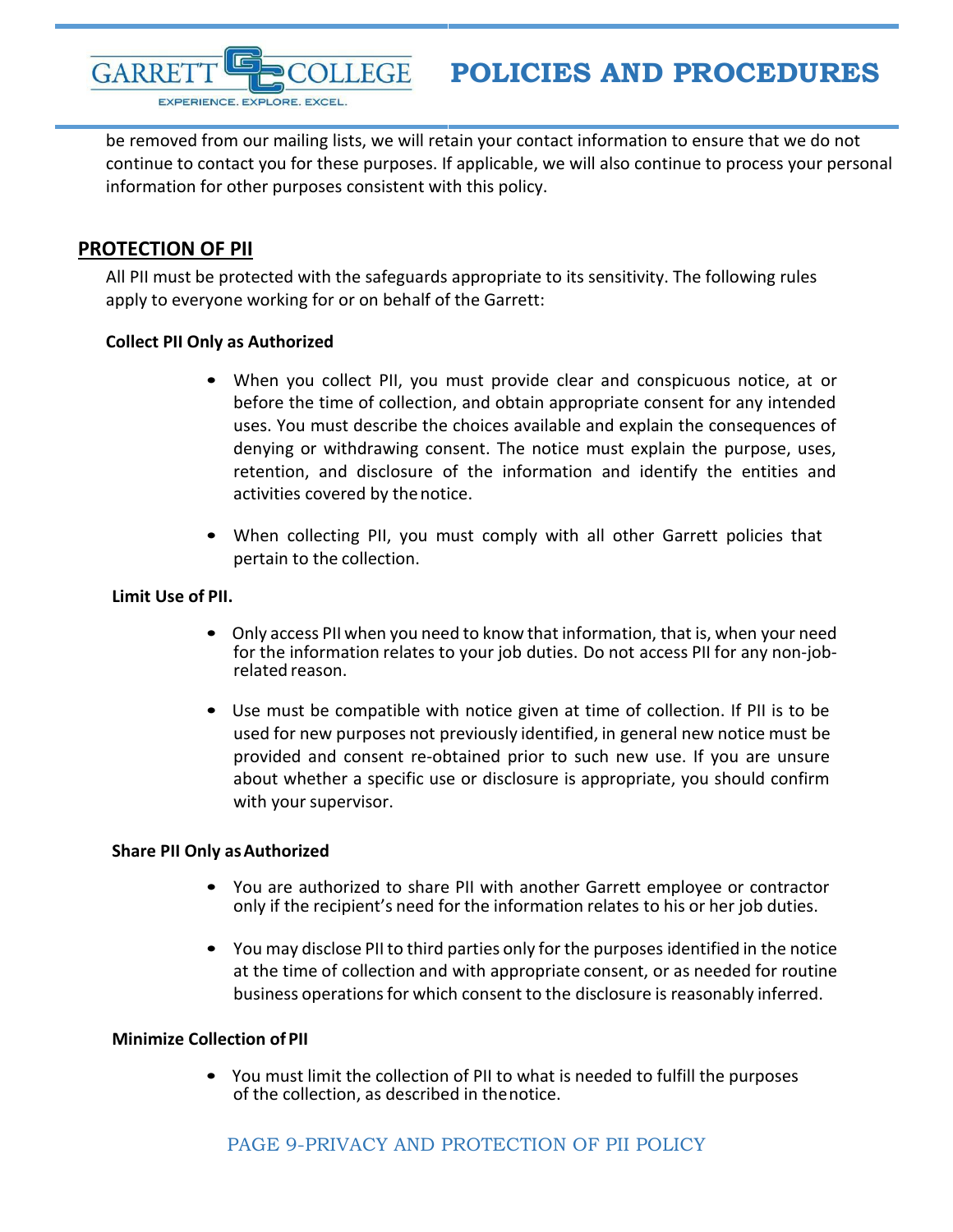EXPERIENCE. EXPLORE. EXCEL.

#### <span id="page-9-0"></span>**Maintain Quality**

GARRE

• You must collect, maintain, and use PII that is accurate, complete, and relevant. Departments shall establish (as necessary) and follow appropriate procedures for authenticating the identity of those submitting information, for assessing the accuracy and relevance of information over time, and for allowing individualsto submit updates and corrections.

#### <span id="page-9-1"></span>**Provide Access and Opportunity forCorrection**

**LLEGE** 

• You must, as appropriate and within a reasonable timeframe and cost to the individual, provide individuals with access to their PII in an understandable form for review, correction, and update.

#### <span id="page-9-2"></span>**Follow Records Retention and DisposalPolicies**

- Garrett retains personal information about students and alumni indefinitely for the purpose of alumnae relationships, academic record-keeping, and archiving purposes. Other personal information will only be retained for as long as is necessary for Garrett to complete its legitimate purpose.
- You must treat PII in accordance with the applicable records retention protocols. You may retain information extracted from a database or information system only as long as needed.

#### <span id="page-9-3"></span>**Secure PII**

- When you handle, process, transmit, or store PII, you should limit the potential for unauthorized disclosure. To do this, protect against "shoulder surfing," eavesdropping, or overhearing by anyone without a need to know the PII.
- Store PII in shared access computer drives ("shared drives") only if access is restricted to those with a need to know by permissions settings or passwords.
- If someone sends you PII in an unprotected manner, you still must secure it once you receive it.

#### <span id="page-9-4"></span>**Security Standards for PII**

- PII shall not be stored on devices or electronic folders that are not passwordprotected. For example, storage of PII on external hard drives, thumb drives, or unsecured network drives is not appropriate.
- If someone sends you PII in an unprotected manner, you still must secure it once you receive it.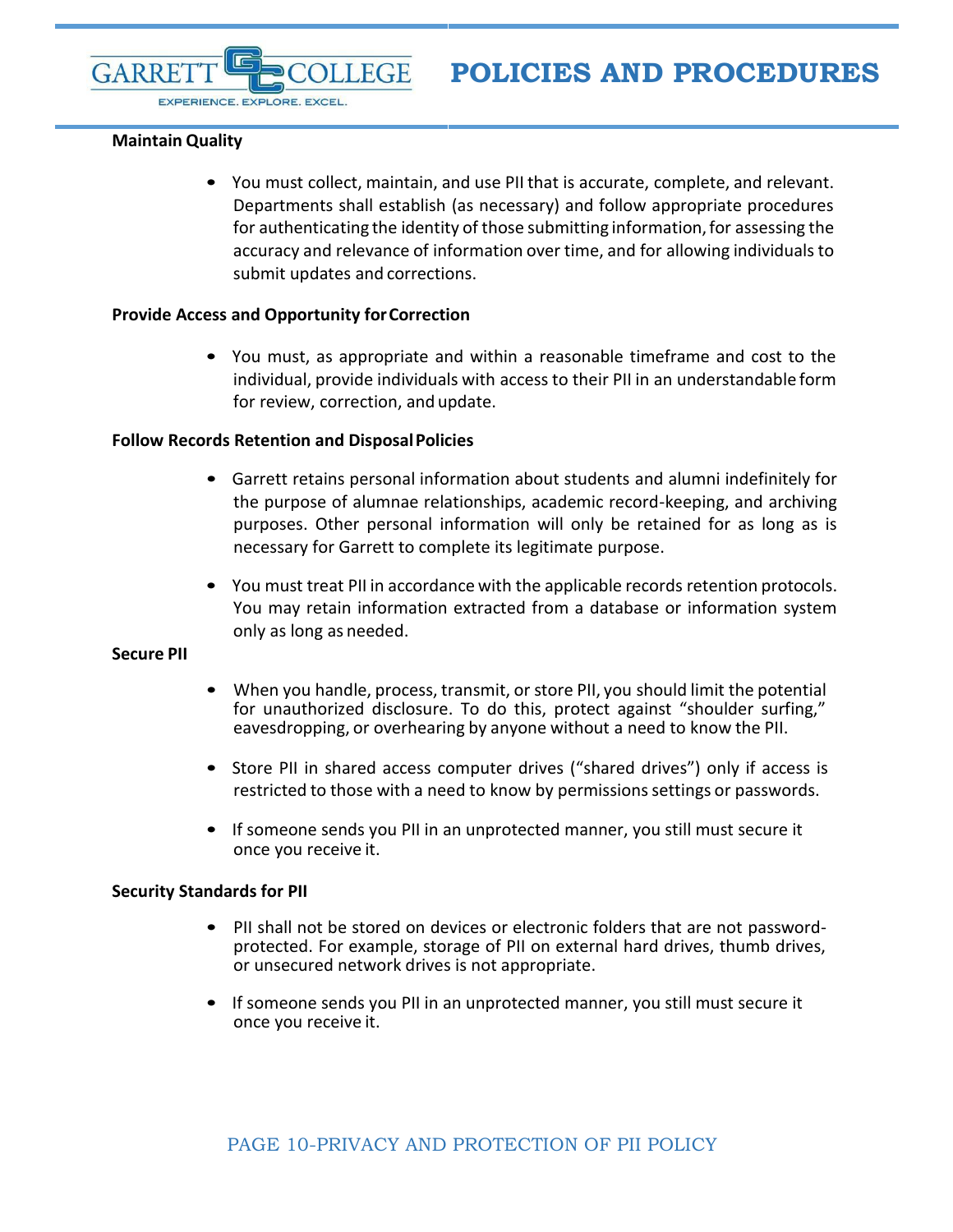<span id="page-10-0"></span>

EXPERIENCE. EXPLORE. EXCEL.

## **ROLES & RESPONSIBILITIES**

GARRE

The Chief Information Officer, or his/her designee, shall coordinate with the Information Technology department to establish, maintain, update, and enforce a comprehensive information security program to protect PII against loss, misuse, and unauthorized access, disclosure, alteration, and destruction.

**LEGE** 

Contracts and other agreements involving the collection, use, and retention of PII must be reviewed for consistency with Garrett's privacy policies and procedures.

Management shall reasonably confirm that third partiesfrom whom PII is collected are reliable sources that collect information fairly and lawfully, and shall take remedial action in response to misuse of PII by a third party to whom the Garrett has transferred such information.

Management shall annually review the assignment of personnel, budgets, and allocation of other resources to its privacy program.

Garrett shall ensure that employees responsible for protecting the privacy and security of PII are qualified and trained for such responsibility through pre-hire background and reference checks. The Garrett Human Resource Manual agreed to by all employees shall address the need for confidentiality of PII.

<span id="page-10-1"></span>All employees shall receive periodic training on privacy protection and Garrett's privacy policies and procedures.

### **MONITORING & ENFORCEMENT**

Garrett shall monitor and enforce compliance with privacy laws, internal policies and procedures, and its contractual commitments. It shall have mechanisms in place to address internal and external privacy-related inquiries, complaints, and disputes. Garrett shall have processes to document compliance, submit assessment reports to senior management, and develop remediation plans where appropriate. Staff and any vendors with whom it shares PII will be informed that compliance with privacy and security controls will be enforced.

Failure to comply with Garrett's privacy policy is subject to discipline, up to and including termination.

#### <span id="page-10-2"></span>**TRAINING**

All employees shall be educated on the terms of this *Privacy and Protection of PII Policy* at the time of their initial orientation and training, and each employee shall sign an acknowledgment regarding his or her knowledge of these policies (located on the Information Technology Internal/Intranet Departmental page. For questions, please call the IT Help Desk at Ext. 3027). In the event of changes to the policy, all employees shall be notified.